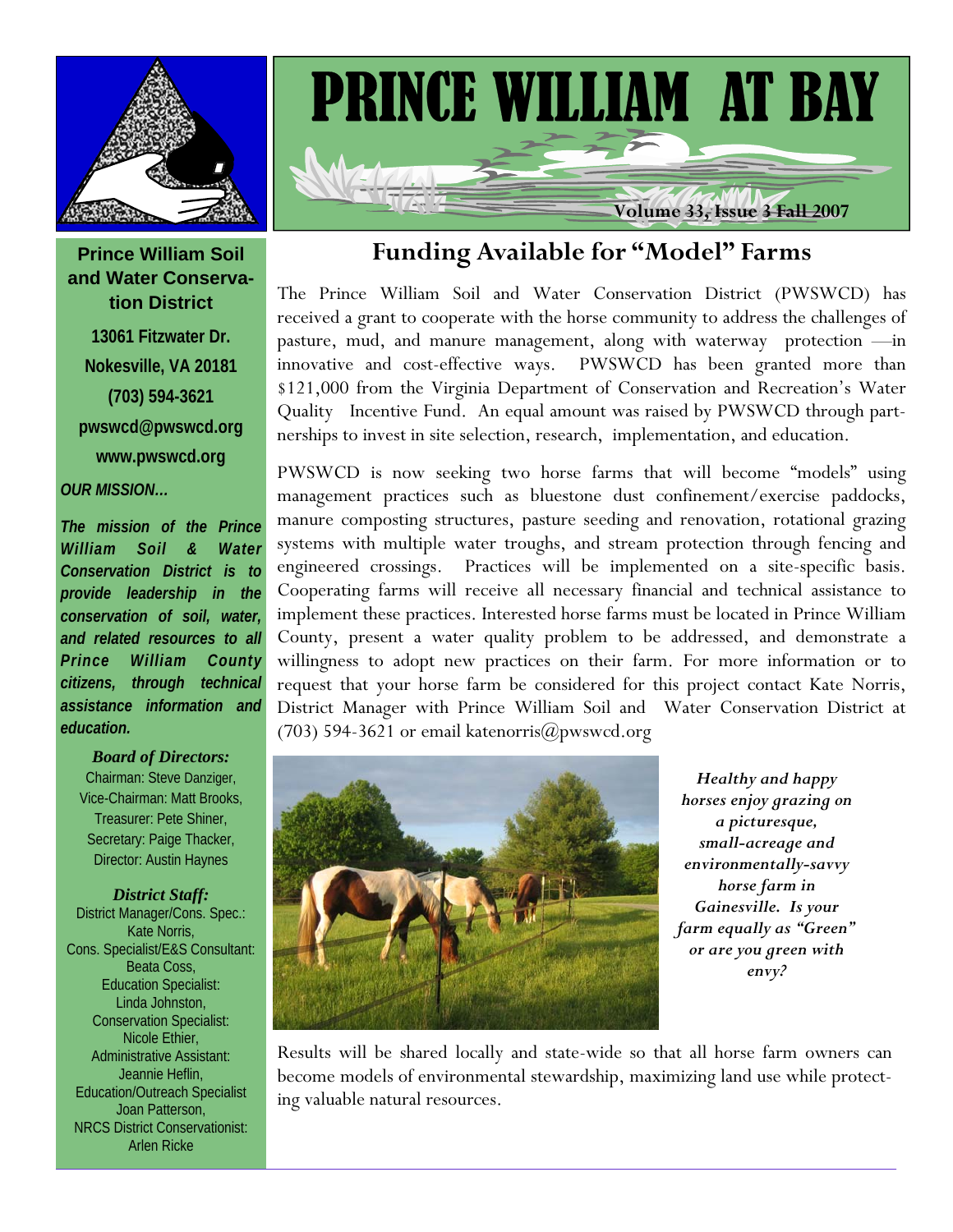### **Tree Seedling Time!**

The Prince William SWCD is having a Fall 2007 tree and shrub seedling sale! We will be selling a different variety of seedlings than we did last spring. These seedlings include, but are not limited to: Bald Cypress, Sugar Maple, Tulip Poplar, Loblolly Pine, Sassafras, and Winter Red Winterberry Holly. We will also be selling popular seedlings from last year, including Willow Oak, Persimmon, and Virginia Pine.

With thousands of different known tree species existing in the world, what tree seedling would be good for your property? Many areas in Prince William County have very wet soils with standing water. **Bald Cypresses** love these wet soils. They are fast growing trees that provide shade and screening. As long as they have lots of water, they can grow in full sun or in partial shade. All of the tree seedlings we are selling are native, except for the **Chinese Dogwood**. This seedling has beautiful white flowers in the spring and



can tolerate moist and well-drained soils. What makes this tree special from other dogwoods is that it is resistant to the blight, a disease that has infected many dogwoods, including the American, or White Flowering, Dogwood, the state tree of Virginia. Perhaps you have been curious about those trees that have magenta flowers in the spring time. This tree is the **Eastern Redbud**. The Eastern

Redbud, a native tree to Virginia, is not only pretty in the spring, but it also attracts wildlife and is not too difficult to transplant. Ever thought of having

your own Christmas trees in your yard? We are selling them as well! The **Virginia Pine** is used as a Christmas tree in the southeastern part of the U.S. Virginia Pines are evergreens that prefer full sun and love clay or sandy loam soils.





**Winter Red Winterberry Holly** 

If trees do not interest you, we also have a variety of bushes. The **Winter Red Winterberry Holly** is an evergreen bush that has bright red berries. It is the same as the Winterberry Holly, only it self-pollinates and produces many more berries. Winter Red Winterberry Hollies can also be used as a natural fence and tends to be deer resistant. **Sweetbay Magnolia** is a bush

that likes wet, acidic soils and produces white flowers, as well as a red fruit. Though this seedling does prefer to have full sun, it does not like areas where it is cold and windswept during the winter.



Most of our seedlings this year will come in trays. However, a few of our seedlings, the Bald Cypress, Red/Sugar Maples, Winter Red Winterberry

Hollies, and Tulip Poplars are bare-root. A bare-root seedling means exactly as it sounds, a trunk with roots. Because bare-root seedlings are not in soil, their roots need to stay wet so they do not dry out. It is better to plant bare-root seedlings in soil as soon as possible.

Seedlings are scheduled to arrive in **early December**. Please visit our website at www.pwswcd.org under the News section for more information, pricing, and order forms. If you have any questions, you can contact Nicole Ethier at 703-594-3621 or e-mail at nicoleethier@pwswcd.org. **The deadline for ordering is Nov. 14. If you miss the deadline, please contact us as we will have limited quantities still available!**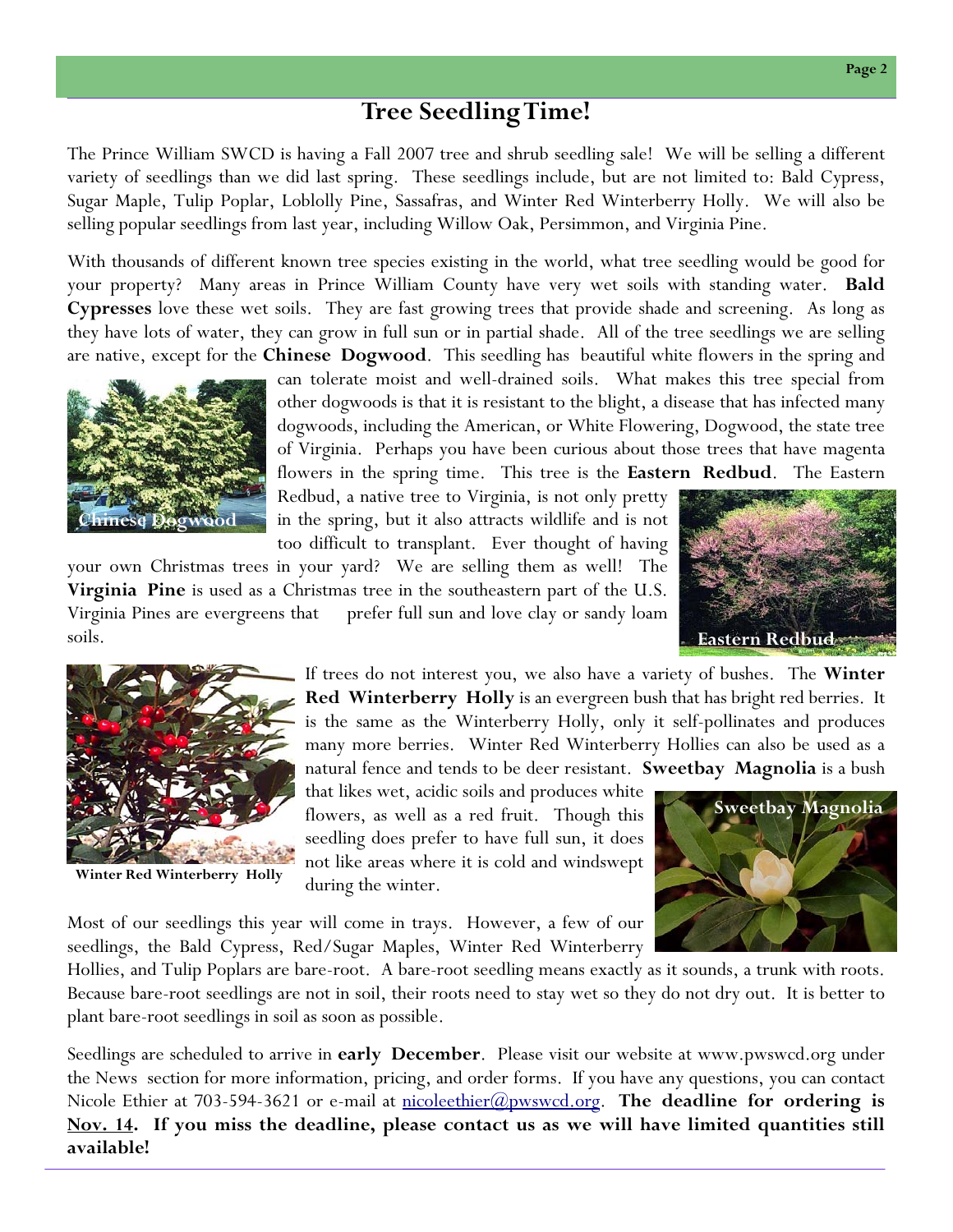# **Pasture Management for Drought-Stressed Pastures**

- 1. If you haven't already done so, dedicate one area of your pasture system as your "sacrifice area." Use this area to confine livestock when pastures aren't growing and during wet conditions.
- 2. Stop rotating livestock to any pasture that has been grazed below 4 inches. Grazing below 4 inches will add further stress to plants recovering from drought by depleting energy reserves stored in the base of the plant.
- 3. Add all-weather footing to your sacrifice area such as bluestone dust, "pit fines," or large wood chips (no Black Walnut – it's toxic).
- 4. Treat other high-traffic areas such as gates, trough sites, and travel lanes with footing material.
- 5. Repair or install guttering on barns and run-in sheds. Direct run-off away from high-traffic and manure storage areas and into well vegetated "buffer" areas. "Keep Clean Water Clean"



- 6. Consider replacing the water hydrant in your winter pasture/sacrifice area with an automatic freeze-proof trough.
- 7. Stop spreading manure. Stockpile manure December through February. Manure that is spread when the ground is frozen or saturated won't be utilized and may run off. Save manure for application when plants are actively growing and apply according to a nutrient management plan.
- 8. If pastures contain less than 25% clover, you may want to overseed 2-3 lbs. per acre in late winter.
- 9. Get a jump on spring pasture management. Take soil samples now and arrange for application of any needed lime during the farm service business' slow season. Plan for spring application of any other nutrients.

Contact our office if you'd like more information on implementing any of the above suggestions. Conservation Specialists are also available if you'd like to schedule a site visit to your farm for more personalized recommendations.